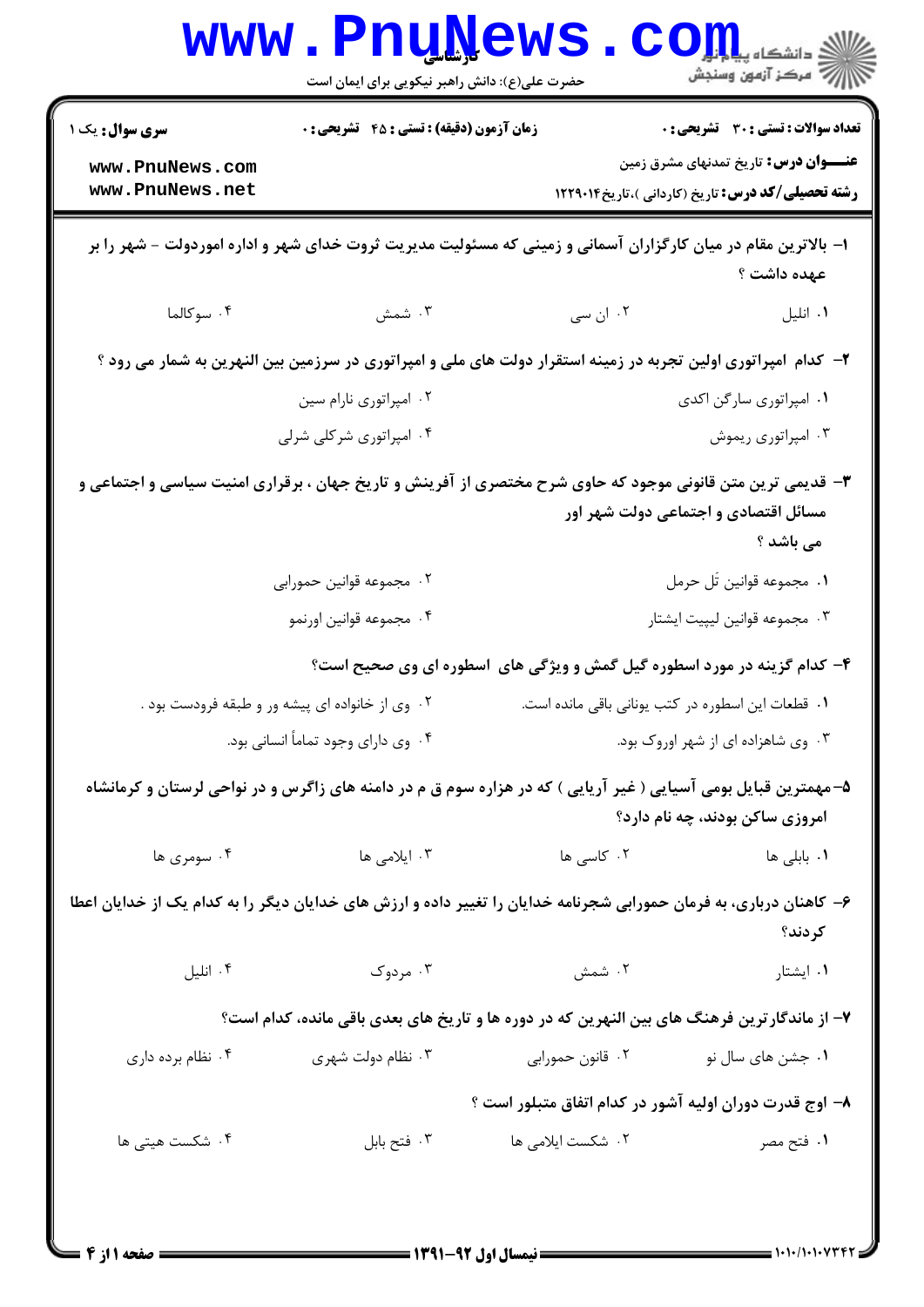| <b>سری سوال :</b> ۱ یک                                                                          | <b>زمان آزمون (دقیقه) : تستی : 45 تشریحی : 0</b>                                                |                                   | تعداد سوالات : تستى : 30 - تشريحي : 0                                                                     |  |  |
|-------------------------------------------------------------------------------------------------|-------------------------------------------------------------------------------------------------|-----------------------------------|-----------------------------------------------------------------------------------------------------------|--|--|
| www.PnuNews.com<br>www.PnuNews.net                                                              |                                                                                                 |                                   | <b>عنــــوان درس:</b> تاریخ تمدنهای مشرق زمین<br><b>رشته تحصیلی/کد درس:</b> تاریخ (کاردانی )،تاریخ1۲۲۹۰۱۴ |  |  |
|                                                                                                 |                                                                                                 |                                   |                                                                                                           |  |  |
|                                                                                                 | ۹- مهمترین و نخستین وظیفه و مسئولیت ولیعهد در دوران آشوری ها چه بود ؟                           |                                   |                                                                                                           |  |  |
|                                                                                                 | ۰۲ فرماندهی کل سپاه                                                                             |                                   | ۰۱ رسیدگی به دعاوی                                                                                        |  |  |
|                                                                                                 | ۰۴ نظارت بر سازمان اداری                                                                        |                                   | ۰۳ اداره امور ولايات                                                                                      |  |  |
| ∙۱- یکی از مهمترین حربه های آشوریان برای تسلط بر مناطق دیگر چه بود ؟                            |                                                                                                 |                                   |                                                                                                           |  |  |
| ۰۲ استفاده از روش جنگ های نامنظم                                                                |                                                                                                 | ۰۱ استفاده از سواره نظام کار آمد. |                                                                                                           |  |  |
| ۰۴ گسترش جنگ روانی توأم با وحشت                                                                 |                                                                                                 |                                   | ۰۳ روش کوبیدن و تسخیرقلاع نظامی                                                                           |  |  |
| 11– مهمترین دلیل فروپاشی آشور و محو شدن آن از صحنه سیاسی تاریخ بین النهرین و شرق باستان چه بود؟ |                                                                                                 |                                   |                                                                                                           |  |  |
| ۰۴ بحران جانشینی                                                                                | ۰۳ سیاست های دینی                                                                               | ۰۲ رکود اقتصادی                   | ۰۱ تنفر ملت های همجوار                                                                                    |  |  |
|                                                                                                 | ۱۲- از کارهای مهم بخت النصر که برای حفاظت از شهر بابل در برابر لشکر مهاجم خارجی انجام داد ؟     |                                   |                                                                                                           |  |  |
|                                                                                                 | ۰۲ ساختن دیوارهای بلند گرداگرد شهر                                                              |                                   | ٠١. ساختن باغ هاى معلق بابل                                                                               |  |  |
|                                                                                                 | ۰۴ ساختن قلاع مستحکم بر دروازه شهر                                                              | ۰۳ ساختن سدی در شمال و جنوب شهر   |                                                                                                           |  |  |
|                                                                                                 |                                                                                                 |                                   | ۱۳– میراث دولت آشور بین کدام کشورها تقسیم شد ؟                                                            |  |  |
| ۰۴ بابل و کلده                                                                                  | ۰۳ سومر و بابل                                                                                  | ۰۲ ماد و بابل                     | ۰۱ هخامنشی و ماد                                                                                          |  |  |
|                                                                                                 | ۱۴– مهمترین فصل روابط بین پارس ها و دولت های واقع در بین النهرین مربوط به کدام دوران است ؟      |                                   |                                                                                                           |  |  |
| ۰۴ دوران کلدانی ها                                                                              | ۰۳ دوران سومری ها                                                                               | ۰۲ دوران ایلامی ها                | ۰۱ دوران آشوری ها                                                                                         |  |  |
|                                                                                                 |                                                                                                 |                                   | ۱۵– منشاء دین در دو قسمت باستانی مصر علیا و مصر سفلی چه بود ؟                                             |  |  |
| ۰۴ یکتا پرستی                                                                                   | ۰۳ پرستش خدای آفتاب                                                                             | ۰۲ پرستش نیل                      | ۰۱ توتم پرستی                                                                                             |  |  |
|                                                                                                 |                                                                                                 |                                   | ۱۶– پایتخت سلسله اول مصر در این شهر واقع بود؟                                                             |  |  |
| ۰۴ آبيدوس                                                                                       | ۰۳ ممفیس                                                                                        | ۰۲ طبس                            | ۰۱ اخناتون                                                                                                |  |  |
|                                                                                                 |                                                                                                 |                                   | ۱۷– مانتون مورخ مصری عنوان هیکسوس ها را به چه کسانی داده بود ؟                                            |  |  |
|                                                                                                 | ۰۲ قبایل چادرنشین                                                                               |                                   | ۰۱ اقوام اوليه مصري                                                                                       |  |  |
|                                                                                                 | ۰۴ بیگانگان و مهاجمان خارجی                                                                     |                                   | ۰۳ ساكنين بيابان                                                                                          |  |  |
|                                                                                                 |                                                                                                 |                                   |                                                                                                           |  |  |
| ۰۴ ايدئوگرام                                                                                    | ۱۸– خط مخصوص مطالب عادی و معمولی که توسط کاهنان در مصر استفاده می شد، چه نام داشت؟<br>۰۳ هراتیک | ۰۲ هیروگلیف                       | ۰۱ دموتیک                                                                                                 |  |  |
|                                                                                                 |                                                                                                 |                                   |                                                                                                           |  |  |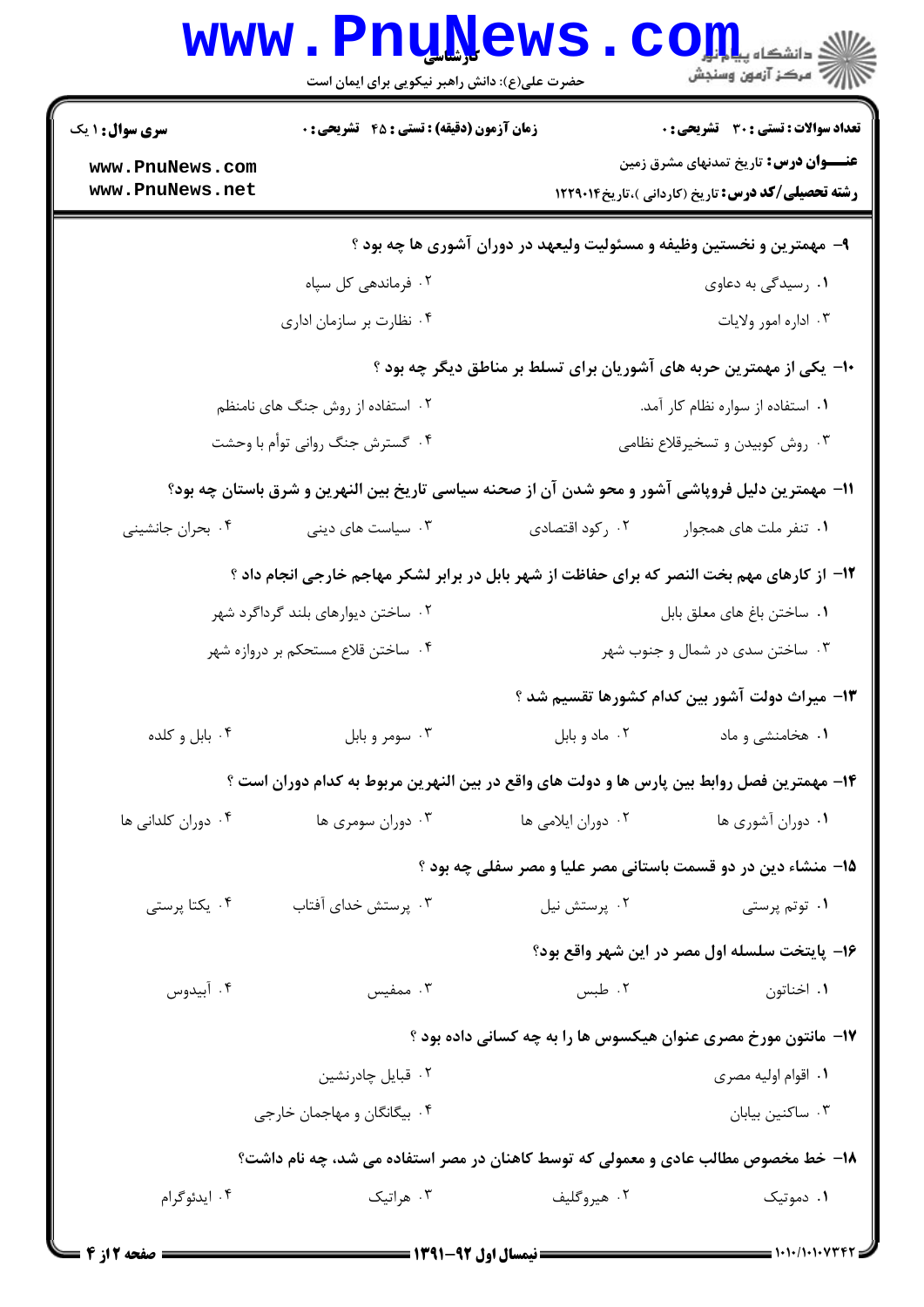|                                                                                                                                                         | <b>www.PnuNews</b><br>حضرت علی(ع): دانش راهبر نیکویی برای ایمان است                                              |             | دانشکاه پی <mark>ا با ب</mark> ر<br>أأأ " مركز آزمون وسنجش                                                |  |  |
|---------------------------------------------------------------------------------------------------------------------------------------------------------|------------------------------------------------------------------------------------------------------------------|-------------|-----------------------------------------------------------------------------------------------------------|--|--|
| <b>سری سوال : ۱ یک</b>                                                                                                                                  | <b>زمان آزمون (دقیقه) : تستی : 45 گشریحی : 0</b>                                                                 |             | <b>تعداد سوالات : تستی : 30 ٪ تشریحی : 0</b>                                                              |  |  |
| www.PnuNews.com<br>www.PnuNews.net                                                                                                                      |                                                                                                                  |             | <b>عنــــوان درس:</b> تاریخ تمدنهای مشرق زمین<br><b>رشته تحصیلی/کد درس:</b> تاریخ (کاردانی )،تاریخ1۲۲۹۰۱۴ |  |  |
|                                                                                                                                                         |                                                                                                                  |             | <b>۱۹- اولین هرم بزرگ مصر متعلق به چه کسی است</b> ؟                                                       |  |  |
| ۰۴ منکورع                                                                                                                                               | ۰۳ خئوپس                                                                                                         | ۰۲ خفرن     | ۰۱ سنفرو                                                                                                  |  |  |
| +۲- نخستین اقوام هند و اروپایی شناخته شده در آسیا که خدایانی به نام میترا ، ایندرا و ورونا را پرستش کرده اند ؟                                          |                                                                                                                  |             |                                                                                                           |  |  |
| ۰۴ فریگی ها                                                                                                                                             | ۰۳ میتانی ها                                                                                                     | ۲. هوري ها  | <b>۱.</b> هیتی ها                                                                                         |  |  |
|                                                                                                                                                         | <b>۲۱</b> - یکی از امتیازات دولت لیدیه به نسبت دولت های هم عصر یا قدیمی چه بود ؟                                 |             |                                                                                                           |  |  |
|                                                                                                                                                         | ۰۲ توسعه کشاورزی                                                                                                 |             | ۰۱ داشتن گله های اسب                                                                                      |  |  |
|                                                                                                                                                         | ۰۴ ضرب سکه                                                                                                       |             | ۰۳ استفاده صنعتی از آهن                                                                                   |  |  |
| ۲۲– این بندر شهر که توسط فینیقی ها بوجود آمد از قرن دهم تا قرن پنجم ق م یکی از بزرگترین مراکز بازرگانی دنیای باستان<br>و ناحیه مدیترانه به حساب می آمد؟ |                                                                                                                  |             |                                                                                                           |  |  |
| ۰۴ سیسیل                                                                                                                                                | $\cdot$ 7 مالت                                                                                                   | ۰۲ قادس     | ۰۱ کارتاژ                                                                                                 |  |  |
|                                                                                                                                                         |                                                                                                                  |             | ۲۳- آن چه که باعث شهرت و آوازه آرامی ها در تاریخ شده، چیست؟                                               |  |  |
| ۰۴ زبان و خط                                                                                                                                            | ۰۳ حقوق و قوانين                                                                                                 | ۰۲ ضرب سکه  | ۰۱ تجارت و بازرگانی                                                                                       |  |  |
|                                                                                                                                                         | ۲۴– شورایی که در عصر داوران بنی اسرائیل ۖ وظیفه تعیین حکمران موقت را در مواقع جنگی بر عهده داشت، به چه نامی ملقب |             | بود؟                                                                                                      |  |  |
| ۰۴ تنخ                                                                                                                                                  | ۰۳ سرافیم<br>۲. زغنیم                                                                                            |             | ۰۱ شوفت                                                                                                   |  |  |
|                                                                                                                                                         | ۲۵– کدام کتاب تورات در ارتباط با داستان های حضرت آدم ، نوح ، ابراهیم ، اسماعیل، اسحاق،یعقوب و یوسف است ؟         |             |                                                                                                           |  |  |
| ۰۴ سفراعداد                                                                                                                                             | ۰۳ سفر لاويان                                                                                                    | ۰۲ سفر خروج | ۰۱ سفر پیدایش                                                                                             |  |  |
|                                                                                                                                                         | ۲۶– کدام یک از این اقوام جزو نخستین موج مهاجمان آریایی هستند که وارد هند شدند و ملت هندوستان کنونی نیز مولود آن  |             | است ؟                                                                                                     |  |  |
| ۰۴ یوشی ها                                                                                                                                              | ۰۳ ودایی ها<br>۲. هون ها                                                                                         |             | ۰۱ سکاها                                                                                                  |  |  |
|                                                                                                                                                         | ۲۷- با ضعف کدام سلسله هندی، مهرداد اول، شاه اشکانی، نواحی غرب پنجاب را ضمیمه کشور خود ساخت؟                      |             |                                                                                                           |  |  |
|                                                                                                                                                         | ۰۲ سلطنت موهنجودارو                                                                                              |             | ٠١. امپراتوري گوپتا و راجپوت                                                                              |  |  |
|                                                                                                                                                         | ۰۴ سلطنت مگادها                                                                                                  |             | ۰۳ امپراتوری موریاها                                                                                      |  |  |
|                                                                                                                                                         | ۲۸– این طبقه از جامعه هندیها از سپاهیان و نظامیان تشکیل شده بود؟                                                 |             |                                                                                                           |  |  |
| ۰۴ وايشياها                                                                                                                                             | ۰۳ پاریاها                                                                                                       | ۰۲ شودراها  | ۰۱ کشتاریا                                                                                                |  |  |
| <b>ـــ صفحه 3 از 4</b>                                                                                                                                  |                                                                                                                  |             |                                                                                                           |  |  |